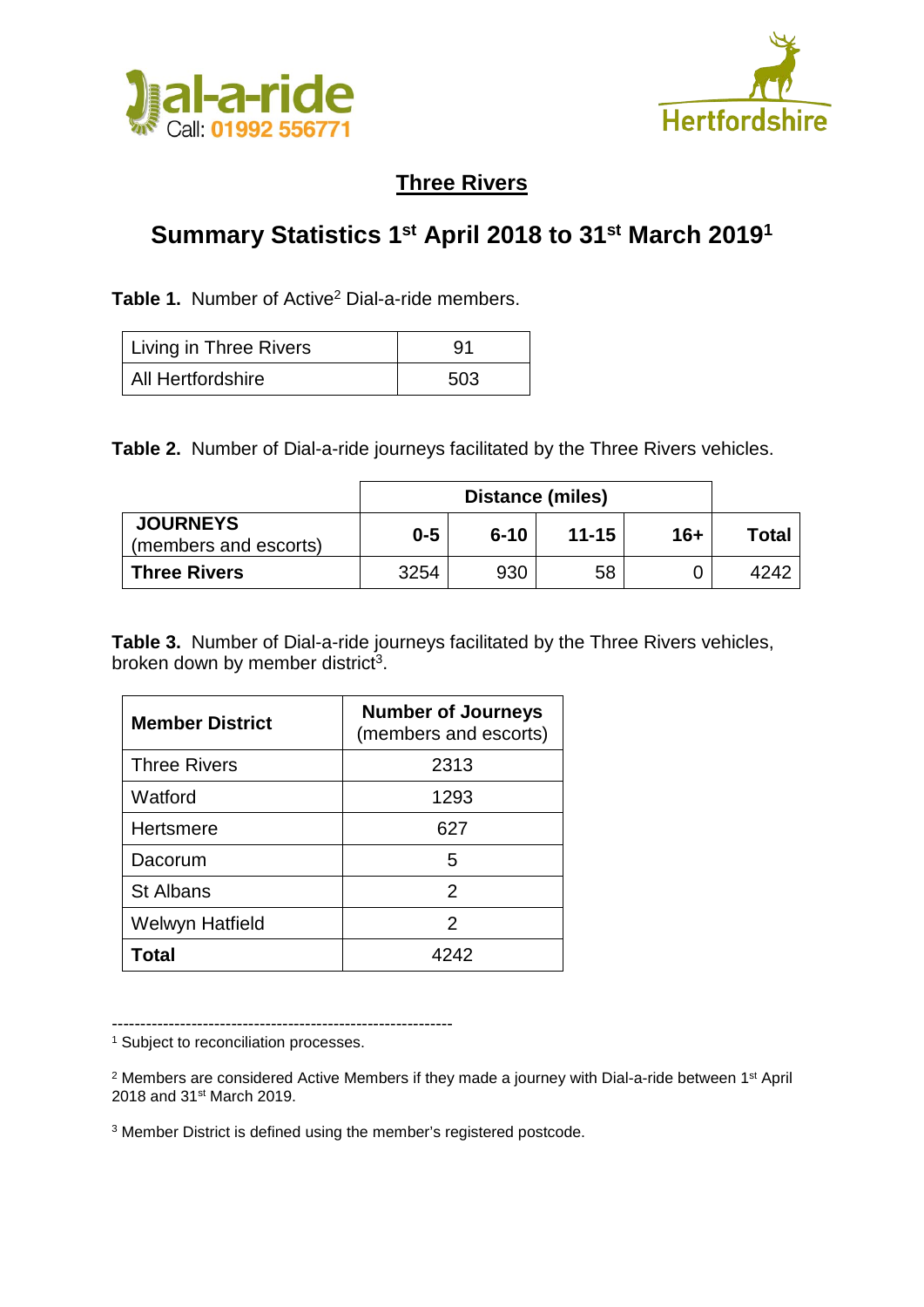**Table 4.** Number of Dial-a-ride journeys made by Three Rivers members facilitated by *other* Dial-a-ride vehicles (ie. Number of journeys made by Three Rivers members *not* on Three Rivers vehicles).

| <b>Vehicle District</b> | <b>Number of Journeys</b><br>(members and escorts) |  |  |
|-------------------------|----------------------------------------------------|--|--|
| Watford                 | 830                                                |  |  |
| Dacorum                 | 178                                                |  |  |
| <b>St Albans</b>        | 99                                                 |  |  |
| <b>Hertsmere</b>        | 47                                                 |  |  |
| Welwyn Hatfield         | 4                                                  |  |  |
| Total                   | 1158                                               |  |  |

**Table 5.** Revenue generated by Dial-a-ride journeys facilitated by the Three Rivers vehicles.

| <b>Distance (miles)</b> |           |           |           |       |              |
|-------------------------|-----------|-----------|-----------|-------|--------------|
| <b>REVENUE</b>          | $0 - 5$   | $6 - 10$  | $11 - 15$ | $16+$ | <b>Total</b> |
| <b>Three Rivers</b>     | £9,025.60 | £4,279.80 | £376.60   | £0.00 | £13,682.00   |

## **Transport Reasons (Social, Shopping, Social Club, Medical)**

The transport reason for each journey is defined by the destination address on inward journeys and collection address on outward journeys on a best-guess basis, taking into account the destination name and postcode. It is therefore possible that the transport reason differs from that ascribed to the journey. For example, someone alighting at Westgate Shopping Centre may be meeting friends, rather than going shopping. The categorising of journeys to transport reasons enables a better understanding of the DAR service, but is not intended to represent a definitive list of all journey purposes.

'Social' includes journeys to visit relatives or friends that are not facilitated by a group or organisation, such as to a home address or restaurant. In contrast, 'Social club' refers to journey destinations which are facilitated by a group or organisation, typically at a predefined time and which occur on a regular basis, including the Disability Recreation Unity Movement (DRUM) and Watford Blind Club. 'Shopping' comprises journeys to shopping destinations such as Westgate Shopping Centre, or Watford High Street Marks and Spencer. 'Medical' includes journeys to medical health centres, hospitals, GP surgeries and therapy centres such as the Multiple Sclerosis Centre in Letchworth.